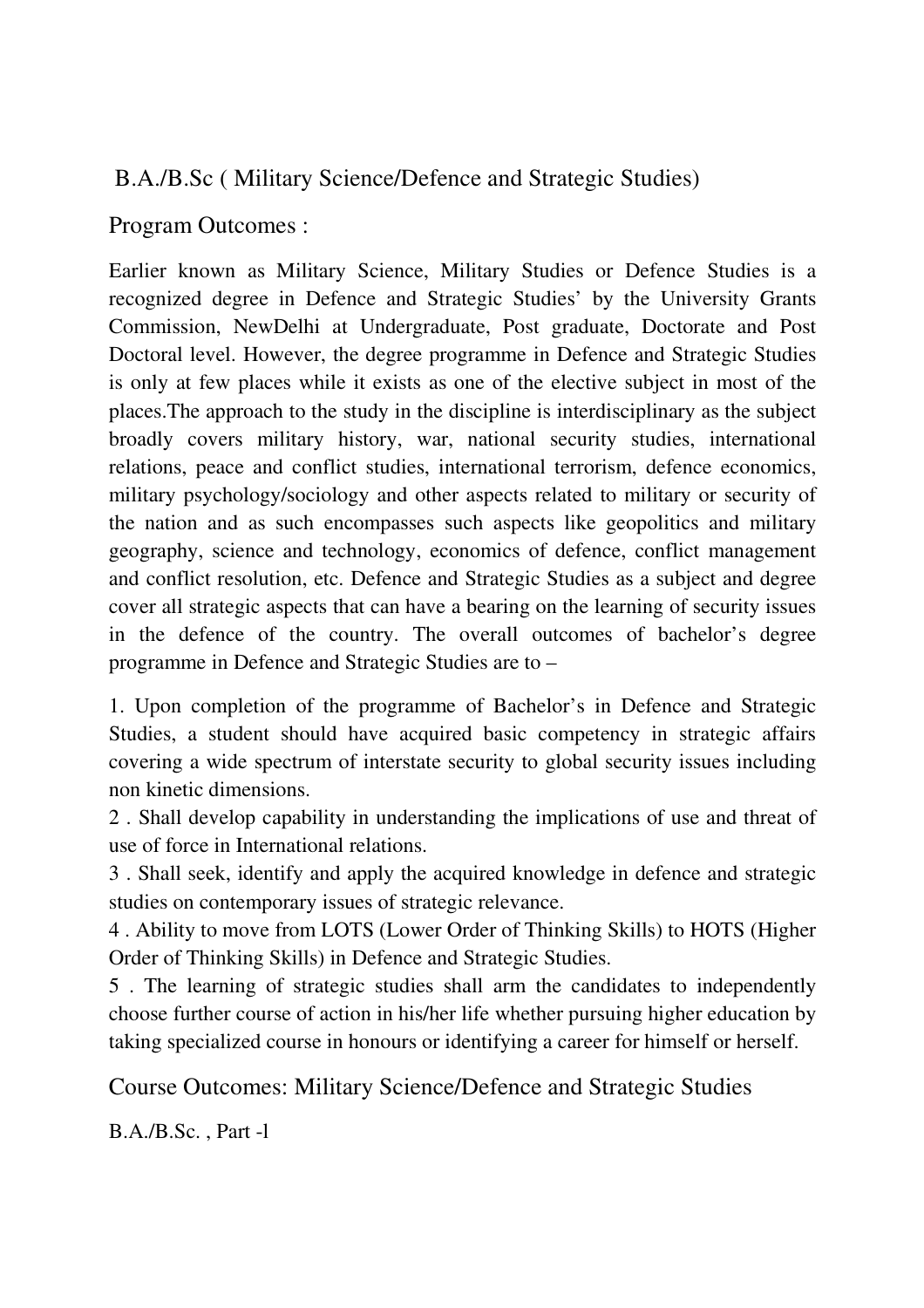First Paper : ART OF WAR IN INDIA(UPTO1947)

Outcomes: The history of mankind is highlighted by incidents of war and peace. It is therefore necessary to have in depth knowledge of these concepts for better understanding and clarity.

## Second Paper: EVOLUTION OF ARMAMENT AND WESTERN ART OF WARFARE

 Outcomes: The students will be able to narrate the evolution of warfare from early times. This paper outlines the wars which were fought from BC to AD. To make the students understand the evolution of wars in the world from early period.

Practical: MAP READING

B.A./B.Sc., Part-ll

First Paper: ART OF WAR IN INDIA (AFTER 1947)

Outcomes: It brings out the armed forces of Indian Army, Air Force and Indian Navy of its successful operation. The execution of the system and the recruitment methods.

#### Second Paper: NATIONAL SECURITY

 Outcomes: National security is the highest political goal of all states; the approaches adopted by states differ based on their individual power status, and the prevailing political and strategic dynamics at regional and global level. This paper introduces threats to a state, typology of threats, national power and its elements, doctrinal orientation for security; its linkages with foreign policy and defence policy.

Practical: TEWT

B.A./B.Sc., Part-lll